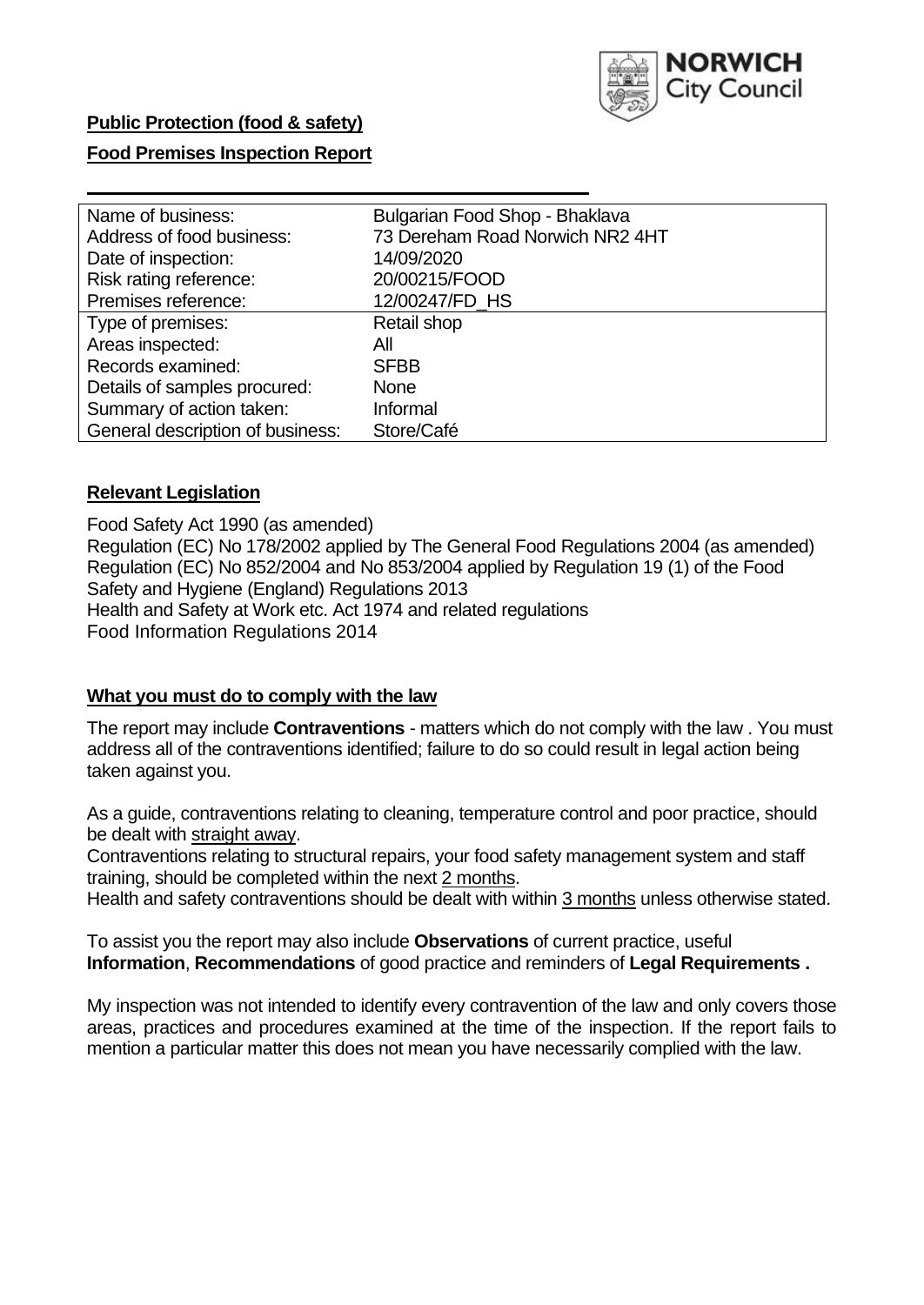# **FOOD SAFETY**

### **How we calculate your Food Hygiene Rating:**

 The food safety section has been divided into the three areas which you are scored against for the hygiene rating: 1. food hygiene and safety procedures, 2. structural requirements and 3. confidence in management/control procedures. Each section begins with a summary of what was observed and the score you have been given. Details of how these scores combine to produce your overall food hygiene rating are shown in the table.

| <b>Compliance Area</b>                     |          |    |           | <b>You Score</b> |                |    |           |    |                |  |  |
|--------------------------------------------|----------|----|-----------|------------------|----------------|----|-----------|----|----------------|--|--|
| Food Hygiene and Safety                    |          |    |           | $\Omega$         | 5              | 10 | 15        | 20 | 25             |  |  |
| <b>Structure and Cleaning</b>              |          |    |           | $\Omega$         | 5              | 10 | 15        | 20 | 25             |  |  |
| Confidence in management & control systems |          |    | $\Omega$  | $\overline{5}$   | 10             | 15 | 20        | 30 |                |  |  |
|                                            |          |    |           |                  |                |    |           |    |                |  |  |
| <b>Your Total score</b>                    | $0 - 15$ | 20 | $25 - 30$ |                  | $35 - 40$      |    | $45 - 50$ |    | > 50           |  |  |
| Your Worst score                           | 5.       | 10 | 10        |                  | 15             |    | 20        |    | $\blacksquare$ |  |  |
|                                            |          |    |           |                  |                |    |           |    |                |  |  |
| <b>Your Rating is</b>                      | 5        |    |           | 3                | $\overline{2}$ |    |           |    | $\Omega$       |  |  |

Your Food Hygiene Rating is 4 - a good standard



# **1. Food Hygiene and Safety**

 with legal requirements. You have safe food handling practices and procedures and all the Food hygiene standards are high. You demonstrated a very good standard of compliance necessary control measures to prevent cross-contamination are in place. Some minor contraventions require your attention. **(Score 5)** 

### Contamination risks

**Contravention** The following exposed ready-to-eat food and or its packaging to the risk of cross-contamination with foodborne bacteria from raw meat or unwashed fruits and vegetables:

• raw foods i.e bacon was being stored directly on top of ready-to-eat foods i.e tomatos in small fridge

 **Guidance** The FSA (visit <www.food.gov.uk> for more information) has issued guidance on controlling E.coli 0157 through:

\* the complete separation of raw and ready-to-eat food

\* the correct use of wash-hand basins and thorough handwashing

\* having dedicated equipment (including complex equipment) for raw and ready-to-eat foods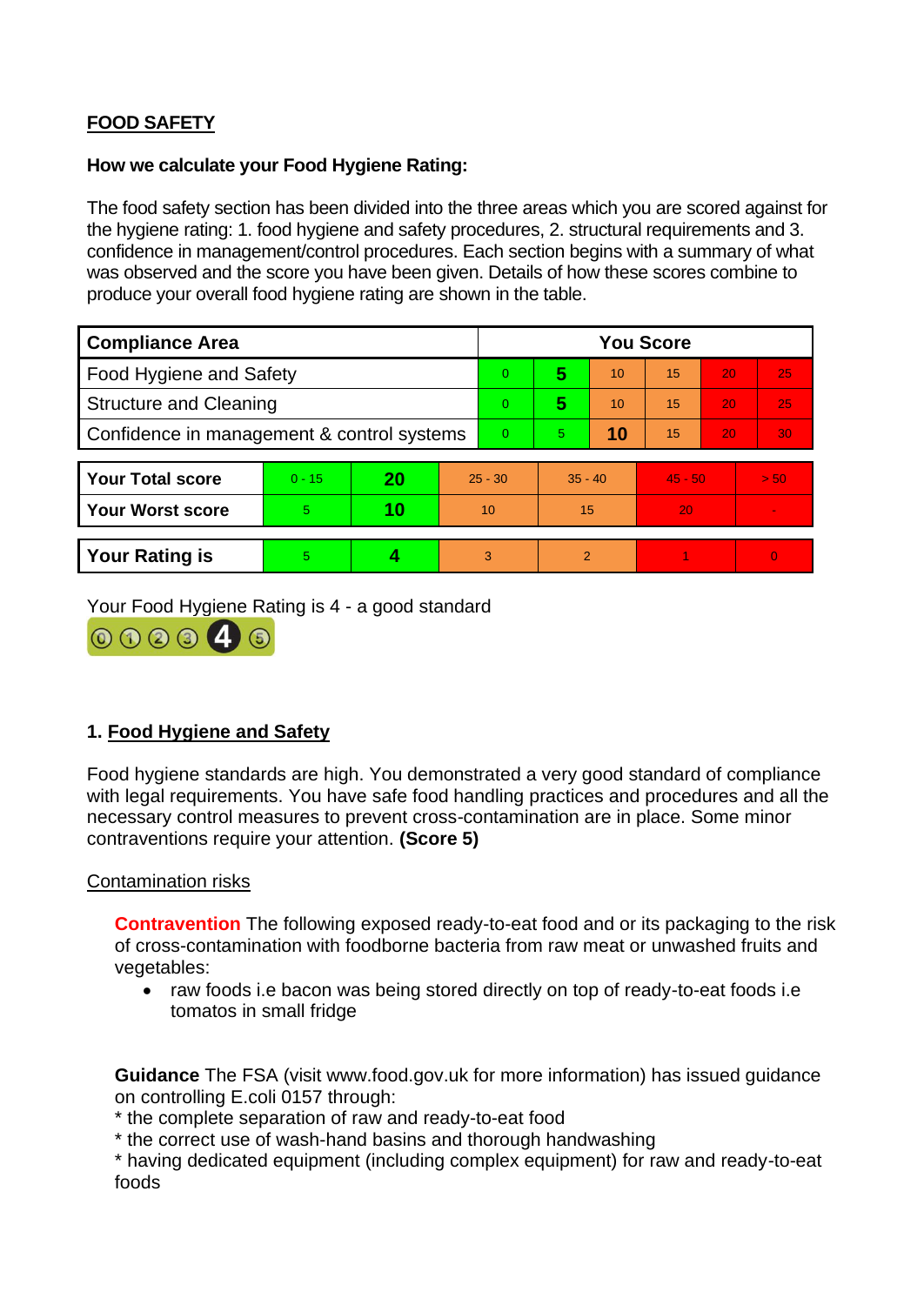- \* through 2-stage cleaning and the correct use of sanitisers
- \* and by controlling the risks posed by soily vegetables.

**Recommendation** Provide separate equipment and utensils designated for use with either raw or ready-to-eat foods, which can be easily identified (e.g. colour coded) and stored and washed separately.

**Information** Sauces were noted stored at room temperature. The manufacture's recommendation is that such products are refrigerated once open

#### Hand-washing

**Contravention** The following indicated that hand-washing was not suitably managed:

 • there was no hot water to the wash hand basin as this has run out as you have a small boiler. Please investigate this.

#### Personal Hygiene

 made difficult for food handlers to maintain sufficiently high standards of personal **Contravention** The following are examples of poor personal hygiene or where it was cleanliness:

- protective clothing not worn
- food handlers were not seen washing their hands at the time of my visit

 **Legal Requirement** All persons in food handling areas must wear suitable, clean, and where appropriate protective clothing.

**Legal Requirement** Regular hand washing is important for personal cleanliness. Remind all food handlers of the need to wash their hands before starting or returning to work, and specifically:

\* After using the toilet;

- \* After handling rubbish;
- \* After smoking;
- \* After taking a break;
- \* After handling raw food

#### Temperature Control

**Observation** I was pleased to see you were able to limit bacterial growth and/or survival by applying appropriate temperature controls at points critical to food safety and that you were monitoring temperatures.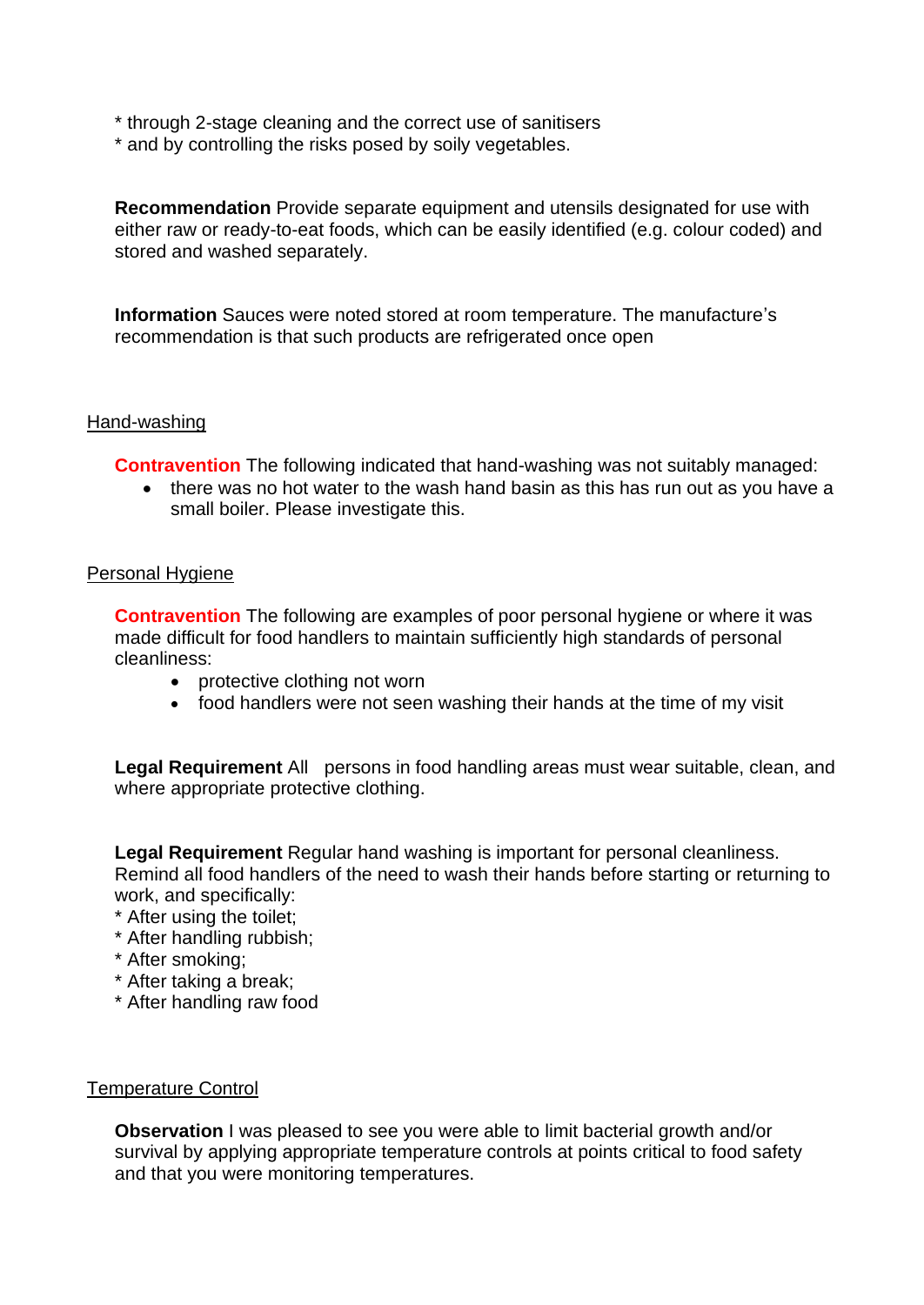### Poor Practices

 **Contravention** The following matters represented poor practice and if allowed to no date on open foods showing when opened . continue may cause food to become contaminated or lead to its deterioration::

### **2. Structure and Cleaning**

 The structure facilities and standard of cleaning and maintenance are all of a good standard and only minor repairs and/or improvements are required. Pest control and waste disposal provisions are adequate. The minor contraventions require your attention. **(Score 5)** 

### Cleaning of Structure

**Observation** The kitchen had been well maintained and the standard of cleaning was good.

### Cleaning of Equipment and Food Contact Surfaces

**Contravention** The following items are dirty and must be cleaned:

- seals to display fridge
- handle to small under counter fridge

### Cleaning Chemicals / Materials / Equipment and Methods

**Contravention** The following evidence demonstrated your cleaning materials, equipment and methods were not sufficient to control the spread of harmful bacteria between surfaces:

• the cleaning cloth was worn and needs replacing.

**Observation** I was pleased to see that the premises was kept clean and that your cleaning materials, methods and equipment were able to minimise the spread of harmful bacteria between surfaces.

#### **Maintenance**

**Contravention** The following had not been suitably maintained and must be repaired or replaced:

• floor surfaces

#### Facilities and Structural provision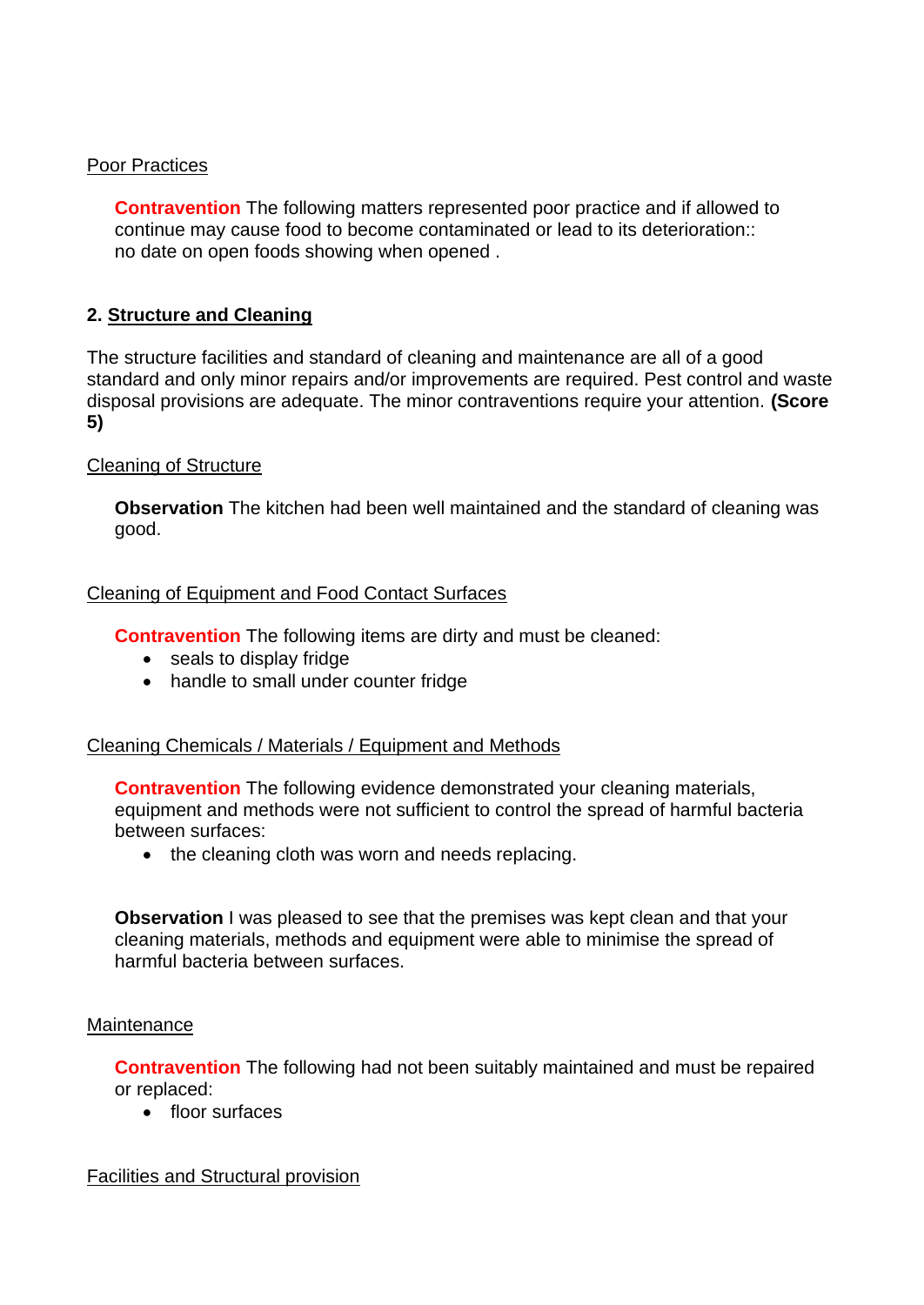**Observation** I was pleased to see the premises had been well maintained and that adequate facilities had been provided.

### Pest Control

**Observation** I was pleased to see that the premises was proofed against the entry of pests and that pest control procedures were in place.

 **Observation** You have a pest control contract in place and there is no evidence of pest activity on the premises.

### **3. Confidence in Management**

 There are generally satisfactory food safety controls in place although there is evidence of some non-compliance with the law. Your records are appropriate and generally maintained but some deficiencies were identified. The contraventions require your attention; although not critical to food safety they may become so if not addressed. **(Score 10)** 

Type of Food Safety Management System Required

**Information** You can download a Safer Food Better Business pack and refill diary pages from the FSA website:<www.food.gov.uk/business-industry/caterers/sfbb>

**Recommendation** You can buy a printed copy of Safer Food Better Business or a diary refill pack via our website <www.norwich.gov.uk/sfbb>

#### Proving Your Arrangements are Working Well

**Contravention** You are not working to the following safe methods in your SFBB pack::

- you need to add method of cleaning to cleaning schedule
- diary sheets not filled in since 25/8/19
- cleaning / clear and clean as you go
- 4-weekly checks

**Recommendation** I recommend that you purchase a new pack as yours is very dated.

 **Information** you can download a Safer Food Better Business pack and refill diary pages from the FSA website:<www.food.gov.uk/business-industry/caterers/sfbb>